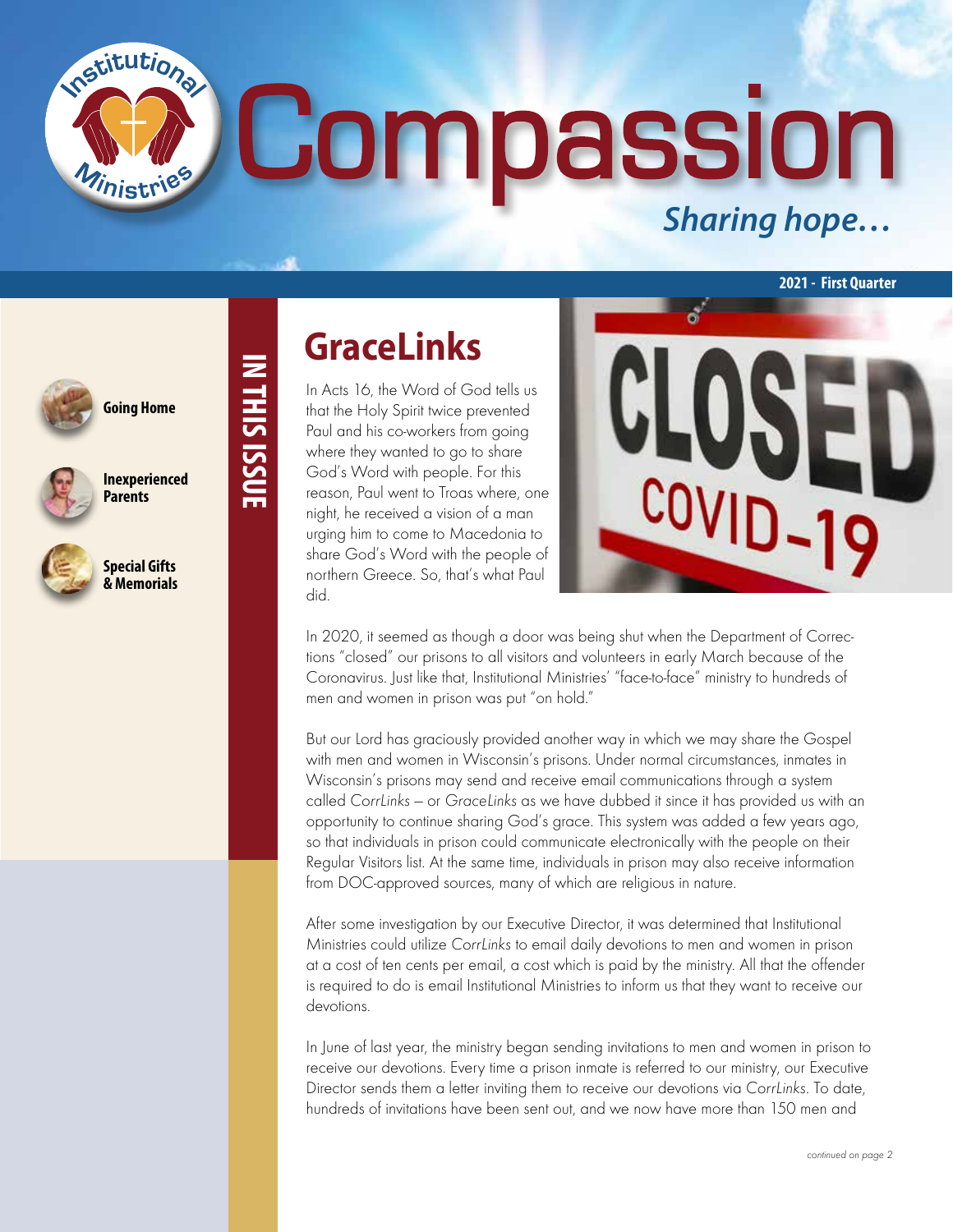

### **GraceLinks**

continued from page 1

women who receive our devotions six days a week!

Please join us in thanking our Lord for this electronic way in which we may share God's Word with men and women in Wisconsin's prisons. And pray that many more individuals will choose to hear and learn God's Word in this special way!



by Chaplain Charles Iles

# **Going Home**

Going home took on new meaning for me one day in the NIC unit (Newborn Intensive Care) at the hospital. It is always the hope and goal of the care team that these little ones get to go home someday and most of them do. Since I'm not always present when the babies are sent home, I usually give my blessing to the family when their time to go home is near. And when I return to find the infant's bed in the NIC unit empty, I rejoice that another infant got to go home.

I was called to the NIC unit on a Wednesday evening. Little baby John had entered the world early and with great difficulty. He was breathing with the aid of a ventilator. He had suffered severe brain damage because of respiratory arrest and the nurse informed me that the parents were struggling with the decision of continuing life support. The parents wanted baby John baptized, so we gathered around his bed and gave him the gift of new life. It was a bittersweet moment because we all knew why we were baptizing John in the hospital. Baby John was soon to go home — to heaven.

As I left the bedside and started out of the room, I saw Annie and Jake. They had twins three months earlier. One had died soon after birth and the other, Mason, barely survived. Today Mason's parents were taking their son home! There were lots of smiles and congratulations, but there were also tears. I was overwhelmed by emotion; two babies going home, but in such different ways. Mason went home with his parents; a short time later I was holding baby John as he died and went home to heaven. "To live is Christ and to die is gain" (Php 1:21). Baby Mason and baby John embodied those words and touched me in a special way. What a privilege to be present at this time of such great emotions of both grief and joy. What a privilege to be able to share the love of Christ.





by Chaplain Mark Wenzel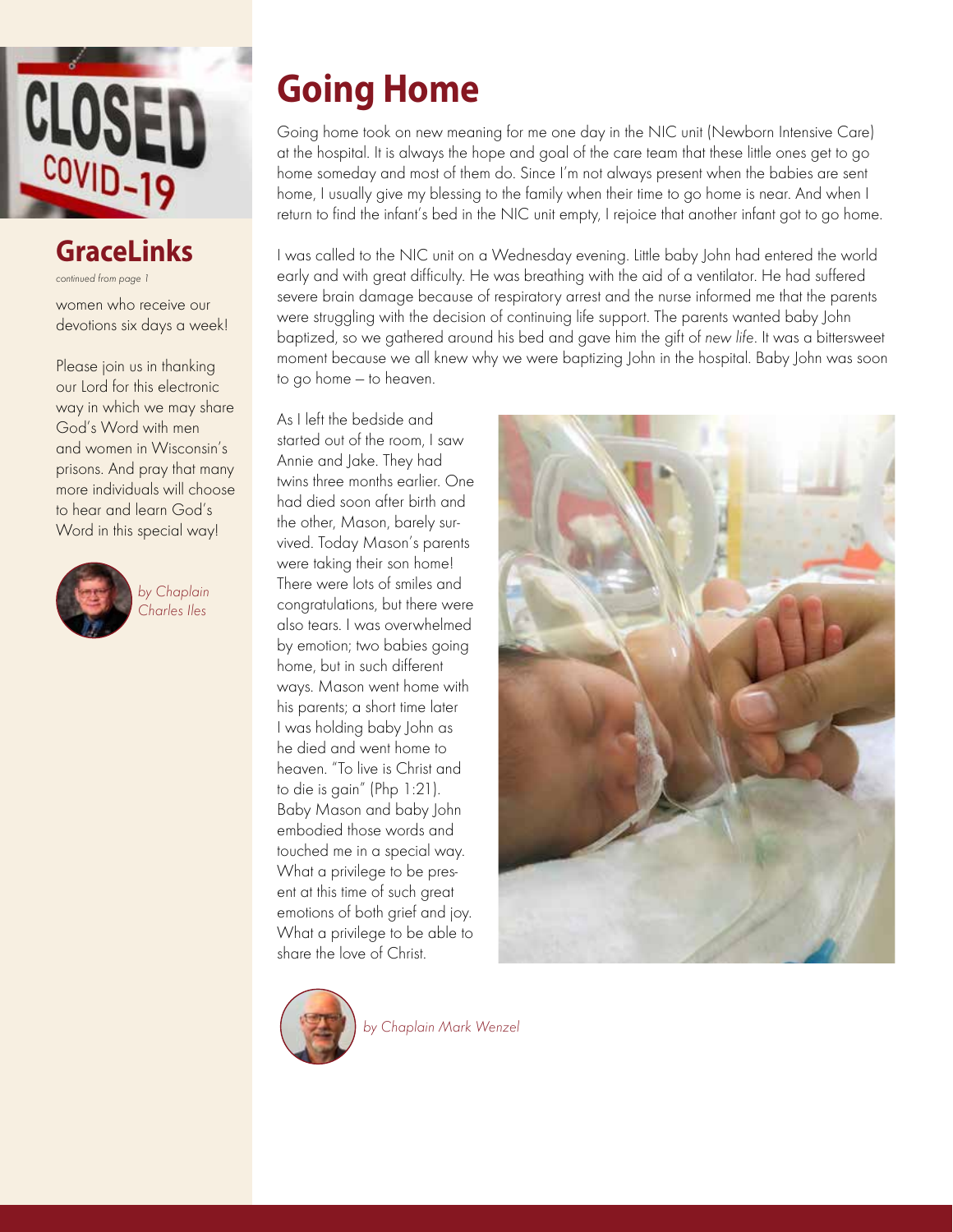## **Inexperienced Parents**

Andy and Mindy were young inexperienced parents. Tragically, without understanding the possible trauma it could cause, Andy shook his crying baby. The baby later started to show serious problems, so they took their baby to the hospital. Unfortunately, the child eventually died from "shaken baby syndrome." The parents cried. The doctor reported the unintentional abuse to the authorities and the police came to arrest the father.

The child's death was truly tragic, but I was also troubled by the way these young parents were treated by some of the hospital's staff. Sadly, the staff seemed to ignore and avoid the parents. They did nothing to provide support for the parents in any way. It was as if they were asking: shouldn't the mother and father have known better? How could such a terrible thing happen?

As the pediatric chaplain, I met with the father and mother before the police arrived. I extended to them the comfort of Jesus' saving love and promises. In the midst of this tragedy, Jesus was still



their Savior. He died upon the cross for all our failings. With tears in his eyes, the father asked me what he should do. We set up a Bible reading plan to keep him in the comfort and guidance of the Savior during his jail time. On the cross, Jesus had done the humanly impossible hard work of providing them with forgiveness. In faith, these parents would now embark on the hard work of forgiving one another and living in the peace of Jesus.

The journey ahead of them would not be easy. I recommended a church to the mother where she could turn for support from the pastor and congregation while her husband was in jail, and together, we prayed for the Lord's comfort and strength.

"Like newborn babies, crave the pure milk of the word so that by it you may grow up with the result being salvation. Certainly, you have tasted that the Lord is good!" (1 Peter 2:2-3)



by Chaplain Kenneth Wenzel

*"He died*

*upon the*

*cross for*

*all our* 

*failings."*